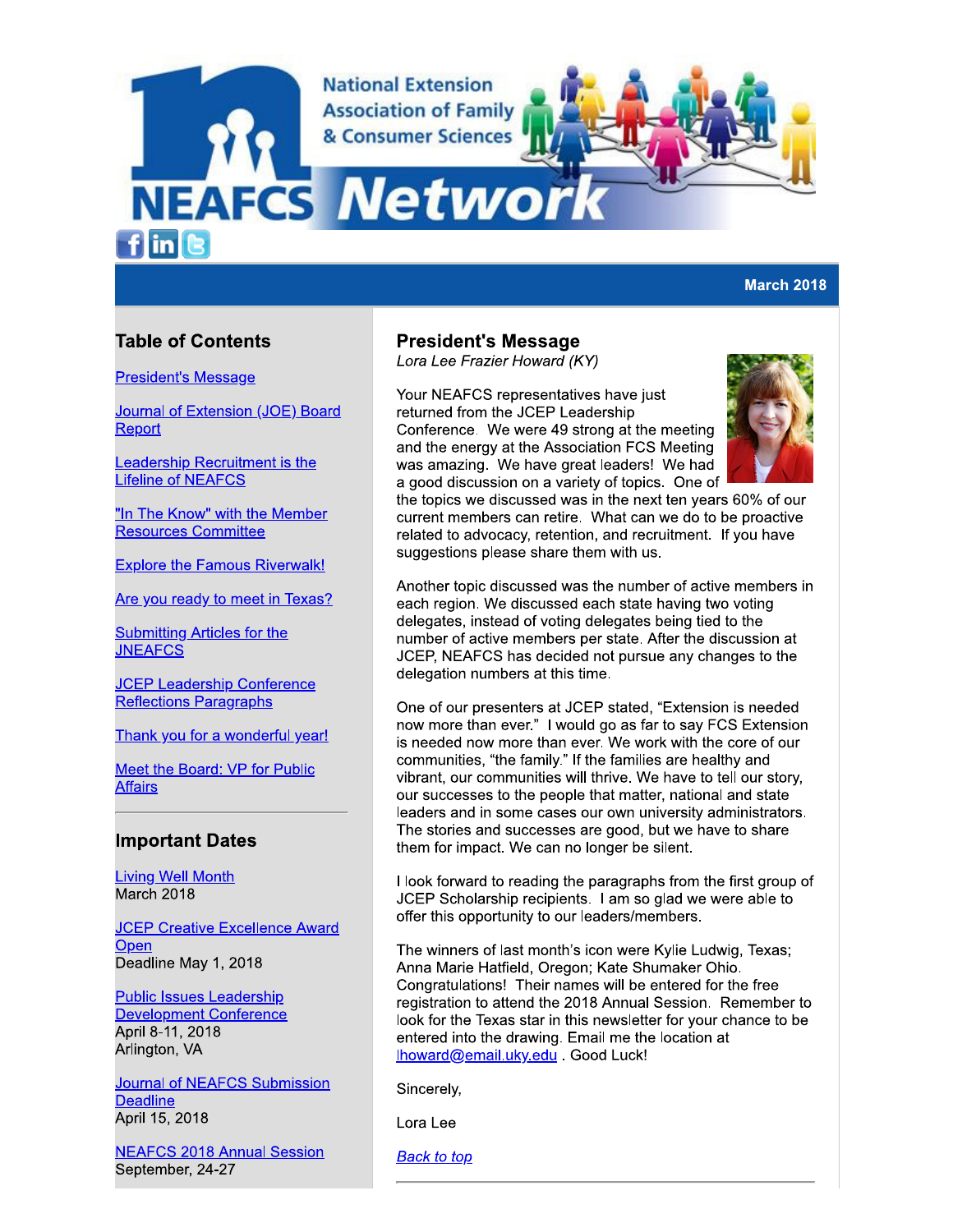San Antonio, TX

**NEAFCS 2019 Annual Session** Sept. 30 - Oct. 3, 2019

## **Announcements**

Registration is now open for the 2018 National Health Outreach Conference. For more information and to register click here.

# **IMPORTANT UPDATE FROM THE NATIONAL OFFICE**

Please add the following two emails to your "safe sender" or "white lists" to ensure you continue to receive emails from NEAFCS as we move to a new system.

neafcs@memberclicks-mail.net

#### neafcs@www-neafcs.ccsend.com

For those of you accessing your email through a work email server, you may wish to share this information with your IT person and ask for their help in ensuring the email addresses are added to your safe sender lists.

**National Extension Association** of Family & Consumer Science 325 John Knox Rd. Suite L103 Tallahassee, FL 32303 (850) 205-5638 djessup@executiveoffice.org

## **Journal of Extension (JOE) Board Report**

Luann Boyer (CO)

The "Innovation Issue" sponsored by eXtension Foundation is in the editing process of the manuscripts which were submitted following the review of the nearly 200 abstracts submitted last summer. Due to the great response, this has



taken much longer to complete than originally planned. The date for the issue to be published is still early fall. I know from visiting with members last fall in Omaha, Family and Consumer topics were selected. Congratulations to those who submitted.

When the Extension Journal Inc. Board meets in March, we will discuss other special issue topics with the idea being having one issue like this each year. The topics are open for discussion so if you have ideas for Special Issues, please let me know so I can share at the board meeting.

My usual request for having additional reviewers with broad strengths in Family and Consumer Sciences is still a need. The Board has discussed the shortage of reviewers in this and other areas and encourage our members and even Life Members to contact me about being a reviewer. We will discuss some possible changes in criteria and also length of appointments. Right now, some of the reviewers are overworked so having more on board will prevent them from needing to review so many submissions.

JOE Editor Debbie Allen continues to update tools on the website to assist those who are submitting manuscripts. If you have not visited the website lately, take a few minutes and check out the new resources. (www.joe.org) Debbie is also open to emails or phone calls to answer your questions.

For any questions about Journal of Extension, please email me (luann.boyer@colostate.edu) or call 970-768-0322.

#### **Back to top**

## Leadership Recruitment is the Lifeline of **NEAFCS**

Theresa Mayhew (NY), Immediate Past President and Nominating Committee Chair

Leadership is all about vision, strategy, people, action, and giving back. Being an officer in one's professional development organization enables you to develop, hone and accelerate your leadership skills. It's a chance to be part of a highly motivated and engaged group of



like-minded individuals who are passionate about their profession and professional development organization. It's an opportunity to try something new, to leave an imprint, and to make your mark.

Your national nominating committee has been working hard looking for individuals that want to take their involvement to that next level. Sometimes these individuals step forward on their own, but many times they need a nudge and some encouragement. Whatever the process, it's important that we have these individuals step up to the plate. We need these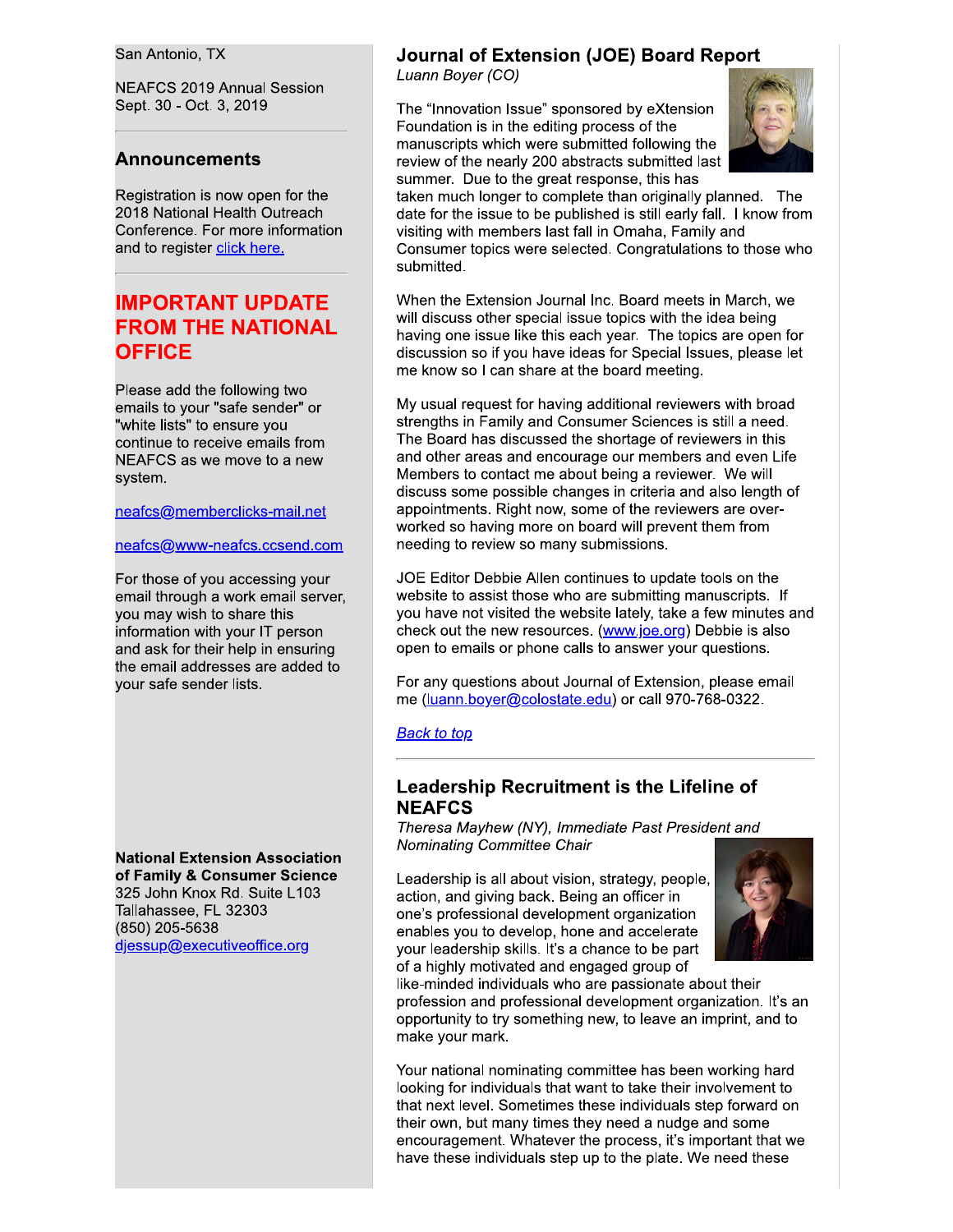individuals to move our organization forward, to keep it healthy, striving, strong and effective.

We need members for the following positions - Eastern and Western Region Directors, Vice President Member Resources, Vice President Professional Development, Secretary and President-Elect. If you are not familiar with the specific duties and qualifications of each post, you can access the Policy and Procedures Handbook here. Feel free to contact the current officers in those posts to interview them about their position. Knowing what is expected is a terrific way to build confidence, passion and purpose about what you'd like to accomplish if elected.

If you have been on the receiving end of a phone call from a member of the nominating committee - congratulations! We hope that after careful review you will respond in the affirmative and agree to run. Know that we will be there to answer your questions and provide guidance about the positions. We look forward to working with you and making your candidacy experience a positive one. Thanks, in advance, from your NEAFCS nominating committee, Executive Board, friends and colleagues.

**Back to top** 

## "In The Know" with the Member Resources **Committee**

Karen Munden (VA), President-Elect

Edda Cotto-Rivera, Vice President Member Resources and her committees have been working throughout the year and they are getting ready for our Annual Session that is scheduled from September 24<sup>th</sup> to 27<sup>th</sup> in San



Antonio, TX. The Journal Editorial Committee is encouraging members to submit articles for the eNEAFCS newsletter, Journal of National Extension Association of Family and Consumer Sciences, and webinars. The Exhibit Committee is in the process of identifying potential exhibitors for the Annual Session, and they will also be soliciting State Affiliates to host State Sales Tables during the Annual Session. The Diversity Committee has been working to provide members with opportunities to share their programs which focus on diversity. Membership, Leadership, Mentoring, and Life Members Committee is busy encouraging Extension Family and Consumer Sciences professionals to join our Association and attend the Annual Session. They are also preparing for the First Timers event during the Annual Session as well as developing information to post on social media to benefit our members.

Since you are now "in the know" with Member Resources, I hope you'll consider joining the committee to share your expertise and demonstrate your commitment to your professional association.

**Back to top**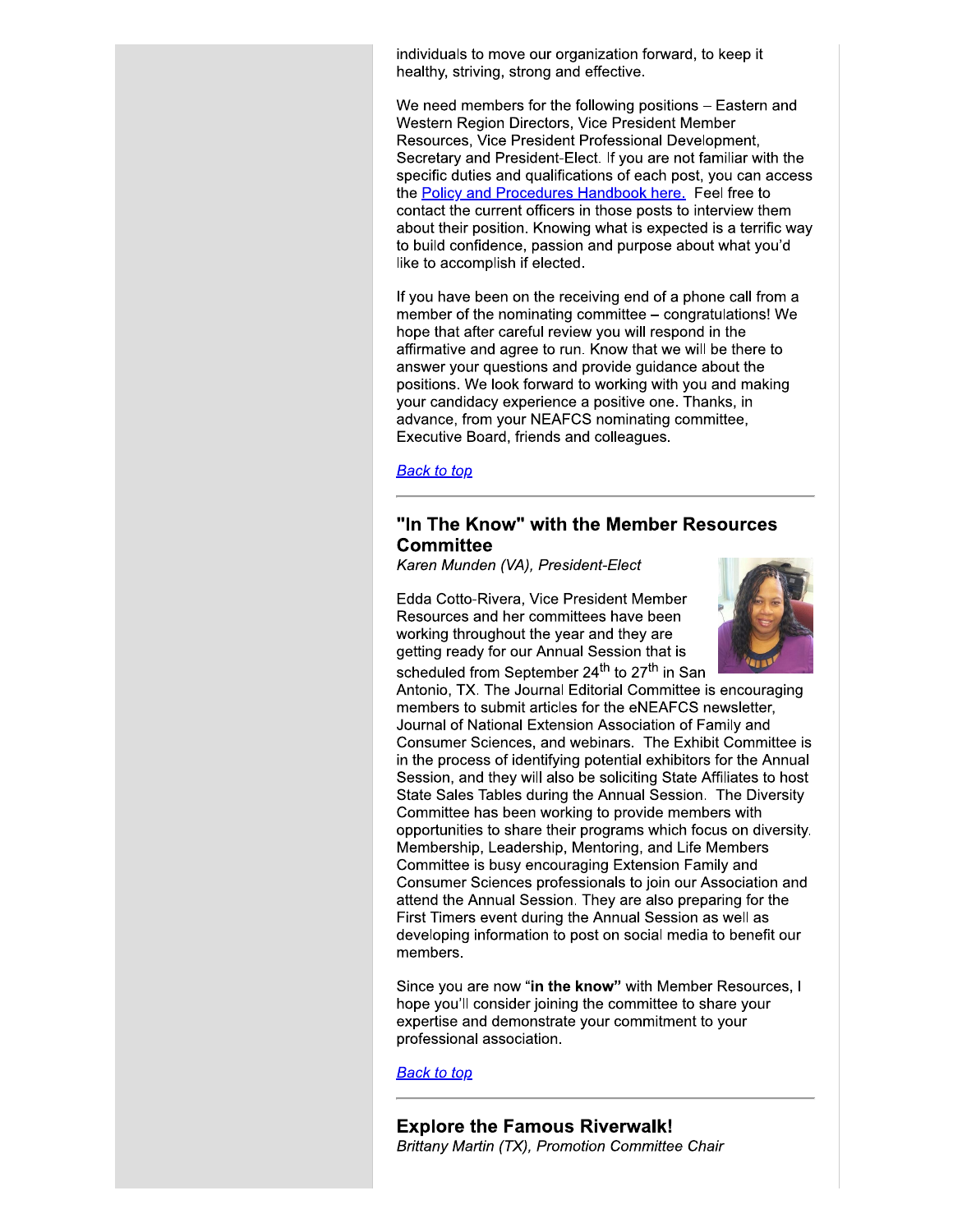As you pack your bags to join us in beautiful San Antonio this year, make sure you pack comfortable walking shoes! The Riverwalk is just one of the sites we hope you explore while visiting. If walking's not your thing, you can



always ride in style. River Boats provide transportation between different parts of the Riverwalk, as well as tours of the attractions. You can even reserve your own private boat for dinner or drinks!

Here's a few more "fun facts" you might enjoy:

- The San Antonio Riverwalk is a unique city park and walkway system along the San Antonio River 15 miles long. It is lined with a variety of bars, restaurants, and shops, as well as five historic missions.
- It has been described as a blend of Old Mexico, Native America, the Wild West, and a modern city. It is the second-most visited attraction in Texas, just behind the Alamo, also located in San Antonio.
- It was designed in 1929 by San Antonio architect Robert H. Hugman.
- The depth of the Riverwalk varies. It ranges from very shallow in some areas to over 4 feet deep in others.
- It is drained for maintenance annually. This week-long event is celebrated in January as the "Riverwalk Mud Festival" with an estimated 15,000 attendees. A Mud Queen and Mud King are crowned and events include a pub crawl, parade, and arts and crafts show.

**Back to top** 

## Are you ready to meet in Texas??

Mamie Thompson (OK), Awards and Recognition/Chair, Award Sponsorship and Support Subcommittee

I know I am! Our members there are busy gearing up for what promises to be a week packed with great programs, face-to-face networking, and celebrations of the FCS profession.



One of the highlights of each Annual Session is the Silent Auction, which raises scholarship money for our members. I became involved in this event back in 2015 because I was drawn to the fun and to getting to see the creativity and generous spirit each state brings. I learn a lot about my fellow FCS educators when I see what their states take pride in showing us.

Donations are already coming in, but we will take in the bulk of the items in San Antonio. We will be available as soon as you arrive to receive your donations and get them set up for the auction. Check your program for auction times. I sneaked a peek at a draft of the agenda and this year, you'll have several opportunities to bid.

Below are a couple of ideas that the committee came up with after last year's auction. Steal these or come up with your own!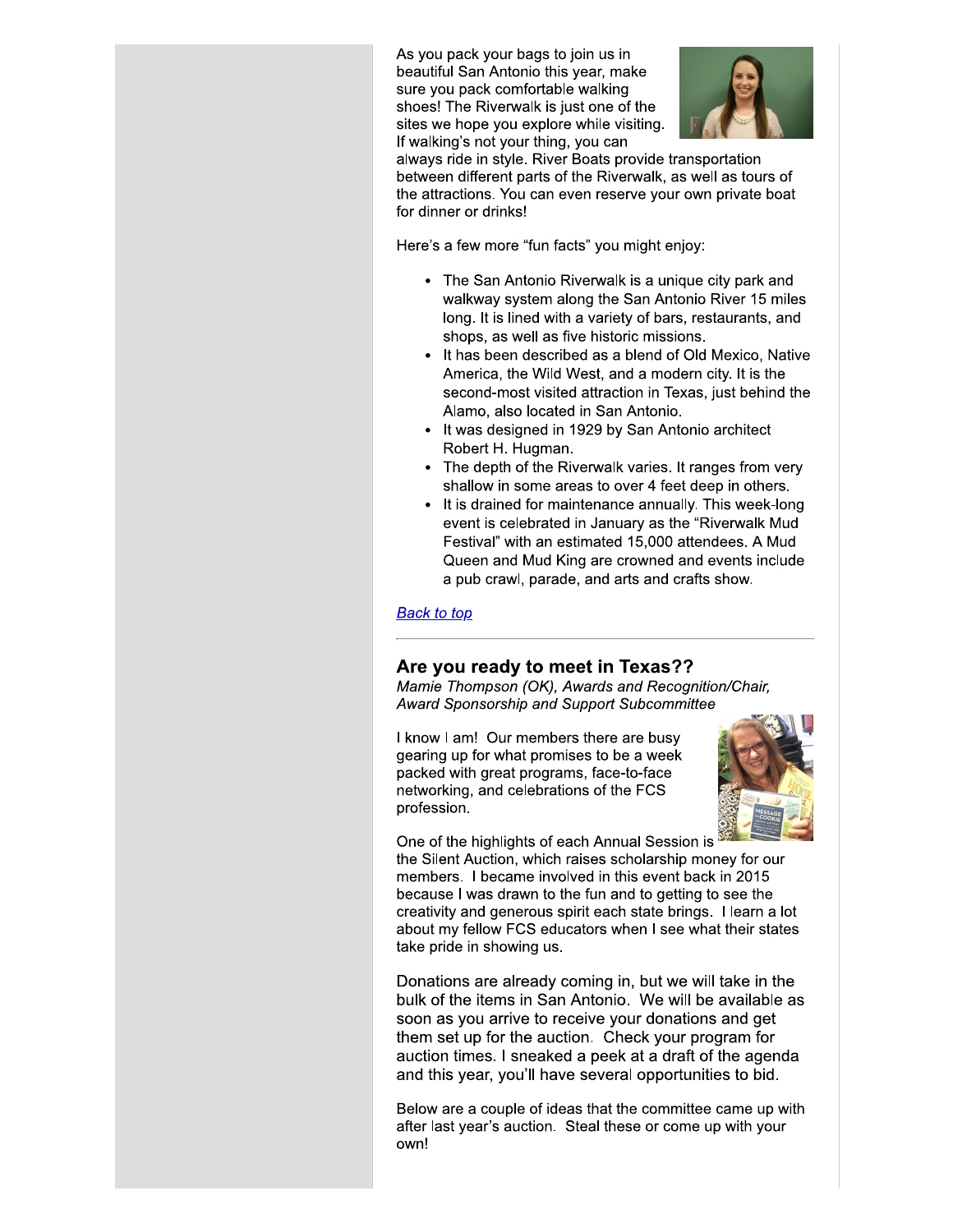- 1. Lottery Tree decorate a branch or small tree with lottery scratch-offs - from your state or from Texas!
- 2. Gift cards to JoAnn's maybe even a cut of fabric to get the creative juices flowing.
- 3. Handmade items knitted, crocheted, sewn, stitched, sculpted, welded, or built. Whatever your talent is, let us see it. Members love taking homemade gifts back home.

If you do not plan to be in San Antonio, find a colleague who plans to be there and send your donation. Email me at mamie.thompson@okstate.edu if you would like a donation form for you or for a colleague.

And don't forget to plan to shop at the auction. You might even leave a little room in your suitcase. It's a great time to find unique gifts and the holidays will be just around the corner!

If you have any questions, let me know. Can't wait to see you in Texas!



#### **Back to top**

## **Submitting Articles for the JNEAFCS**

Sarah Ransom (TN), Co-Editor for the JNEAFCS

The Journal of the National Extension Association of Family and Consumer Sciences (JNEAFCS) is an annual, refereed published journal. The Journal highlights the research, and projects of NEAFCS members. Submitting your article is easy and strongly encouraged!



There are three categories you may submit an article in  $-$ Research, Best Practices or Implications for Extension. We also accept articles written for addressing Family and Consumer Science issues.

How do you get a manuscript ready for submission? Follow these steps:

1. Manuscripts must include proper sixth Edition APA Formatting – including headings of Abstract, Introduction (not labeled), Objective/Purpose, Method, Results/Findings and Summary/Discussion. Detailed descriptions of each of these is listed on the website.

If you would like to submit a manuscripts, follow these steps:

- 1. Submit manuscript electronically to Dana Wright, dana.wright@mail.wvu.edu and to diessup@executiveoffice.org by April 15, 2018.
- 2. Identify what category your manuscript best fits and attach two copies. One is "blind" (no identifying information) and the second that includes all identifying information
- 3. At least one author must be a current member of NEAFCS. The lead author will be the one in correspondence with editors of the JNEAFCS.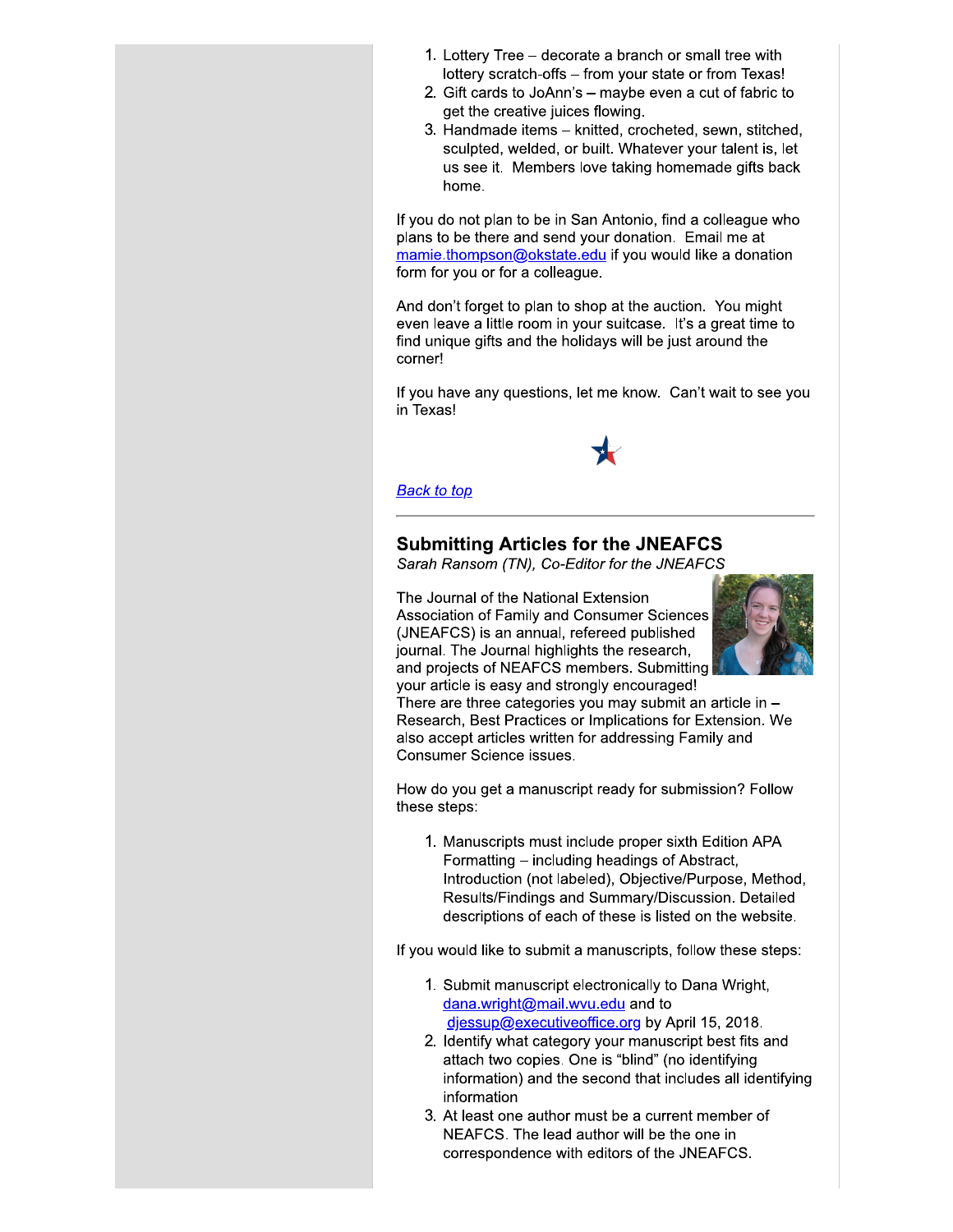So, what are you waiting for? Write your manuscript to share the great work or research you and your colleagues have been doing! The JNEAFCS uses a blind, peer-reviewed procedure to select the winning articles. We have a high acceptance rate, but you can increase your chances of acceptance by carefully following guidelines and getting some peers to review your articles before submitting.

**Back to top** 

### **JCEP Leadership Conference Reflections Paragraphs**

Karen Munden (VA), President-Elect

Many Extension professionals believe the Joint Council of Extension Professions (JCEP) Leadership conference is only for individuals who hold leadership positions in their association. However, the conference is open to



all Extension Professionals. JCEP Leadership conference is a great opportunity for professional development and networking with Extension Professionals across the country as many NEAFCS professionals learned during the recent JCEP Leadership conference in Orlando, Fl. Please read the testimonies below as well as the testimonies listed on the **JCEP conference link here.** 

Attending my first JCEP conference was a very rewarding and educational experience. First and foremost, attending the conference gave me a broader understanding of the Extension system as a whole as well as exposure to various Extension organizations. As fairly new to the Extension field, I found this exposure to be invaluable as now I have a better understanding of the different working parts of the Extension system. Listening to speakers from various Extension organizations and backgrounds really expanded my understanding of what Extension does on a larger level. I found the keynote speaker to not only be engaging but also very informative. Information that I learned in his session will undoubtedly be helpful to me in my daily practice of Extension work – both with the clients I serve and Extension professionals I work with. Attending the concurrent sessions was interesting as I learned what Extension trends and issues are in other states and was able to apply what I was learning to my own Extension work. While attending sessions and learning from other Extension Educators throughout the country was no doubt helpful, the most rewarding experience of the conference for me was to attend the NEAFCS meetings. Connecting with my fellow FCS Educators throughout the country was priceless. I found it extremely helpful to make connections with and learn from other Extension agents and have undoubtedly made colleagues, and friends, for years to come. A very sincere thank you for allowing me this opportunity. - Karla Belzer, Illinois

As President-Elect, the Joint Council of Extension Professionals Conference was a great learning and networking experience like none other. This conference allowed me to understand in great deal about other extension professions and meet with professionals with various backgrounds related to extension. I thoroughly enjoyed obtaining updated information in regards to NIFA and the information provided via USDA on the new engagement issues report and the task force "dealing with rural America".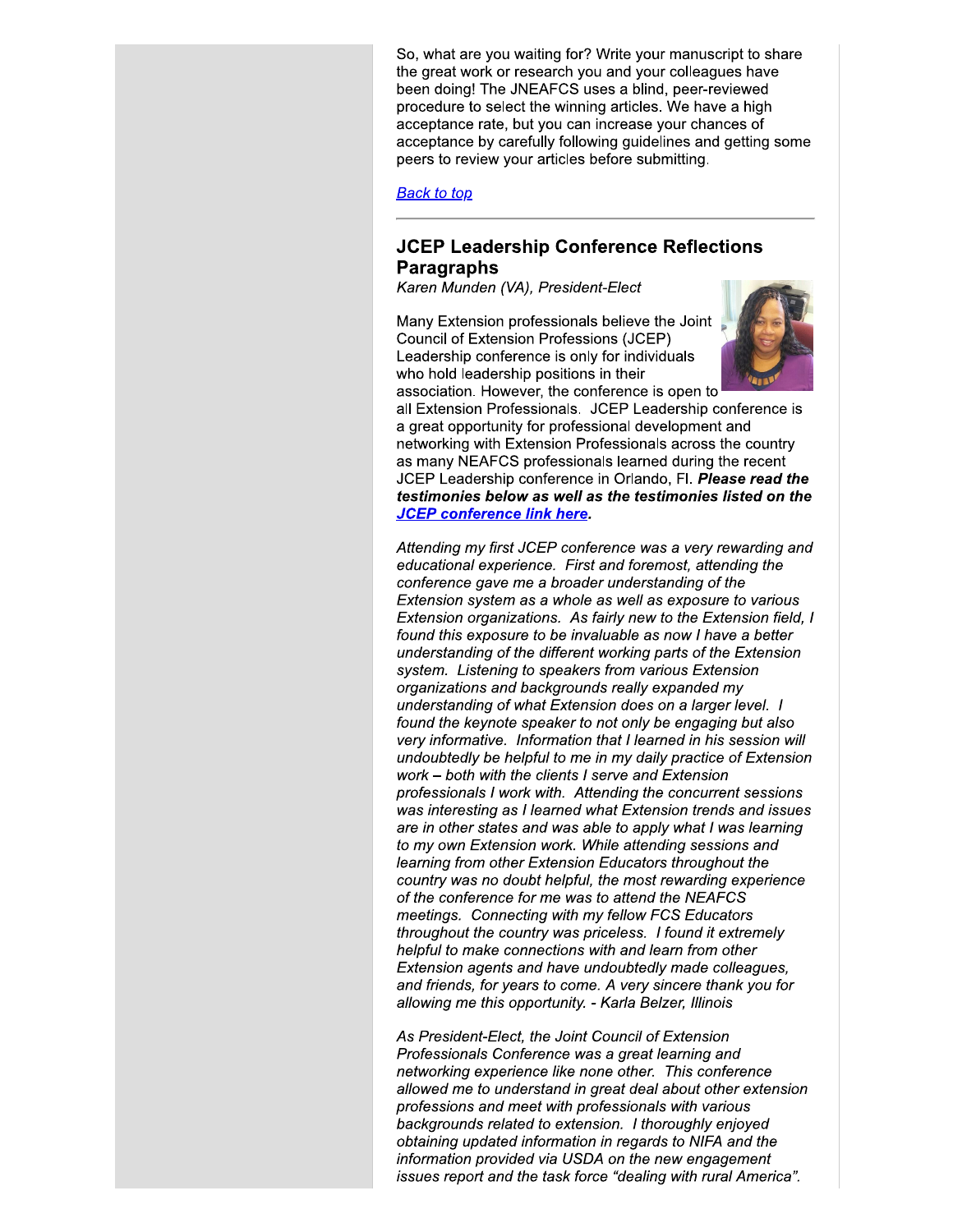This report is a necessary read and especially for those who optain funding through NIFA to get an understanding and become knowledgeable of the emerging issues that are taking piace. Also, nearing the NIFA representative state now **that i** important it is that we report our programming efforts was a nighlight to me. I am a strong believer of reporting programming efforts and documenting all success stories and testimonials. It is a reflection of our hard work and our state and federal representatives need that information in order to furtner ennance our program areas. The keynote speaker gave an amazing presentation on the power of understanding people. This presentation was very important for those in leadership roles and even those seeking to be in leadership positions. The survey that David Mitchell provided is a great tool to be used in any work setting. It allowed us to determine who we were and now to adjust to other people based on our score of style. The information provided can help individuals become a better leader when adjustments to different personalities can be made. Lastly, the NEAFCS meeting was very informative and productive. Being able to hetwork with leadership roles and even those seeking to be in leadership<br>positions. The survey that David Mitchell provided is a great<br>tool to be used in any work setting. It allowed us to determin<br>who we were and how to adjust to othe dents and President-Elects really gave us all an leadership roles and even those seeking to l<br>positions. The survey that David Mitchell pre<br>tool to be used in any work setting. It allowe<br>who we were and how to adjust to other peo<br>score of style. The information provided opportunity to gather ideas and suggestions to help in our different state organizations. Also being able to outline issues<br>for recruitment and retention allowed us to work together as a team in order to ennance our organization in an even more positive way in order to pring in more participants. Overall, this was an amazing conterence and I am so grateful to be a part of such a great mix of extension professionals who are willing to guide and support one another into becoming effective leaders. - Brittney Seay, Louislana

<u> васк то тор</u>

# Thank you for a wonderful year!

NEAFCS National Office Staff  $\mathcal{H}$ 

We can't believe a year has already gone by, but what a great year it was. It has been a pleasure serving you as the new management company for NEAFCS. We have had some wonderful conversations with members that make us feel like we have been a part of this organization for many years. We appreciate the National Board and all the NEAFCS committee members for their support from the transition a year ago, to the work that is being done today. We look forward to a lifelong relationship with NEAFCS and serving each and every one of you! Cheers to many more years as your management company!

<u> васк то тор</u>

#### Meet the Board: VP for Public Affairs

Julie Garden Robinson (ND) and the control of the control of the control of the control of the control of the c<br>In the control of the control of the control of the control of the control of the control of the control of th

Hello! I am enjoying my time on the NEAFCS Board serving as the Vice President for Public Affairs and getting to know so many of you through my work with the various subcommittees! Here's a little bit about me.



I grew up in a small town in northwestern Minnesota, about 60 miles from Fargo, ND where I currently reside. I began my studies in biology and music at a Minnesota college but transferred to North Dakota State University (NDSU) as a